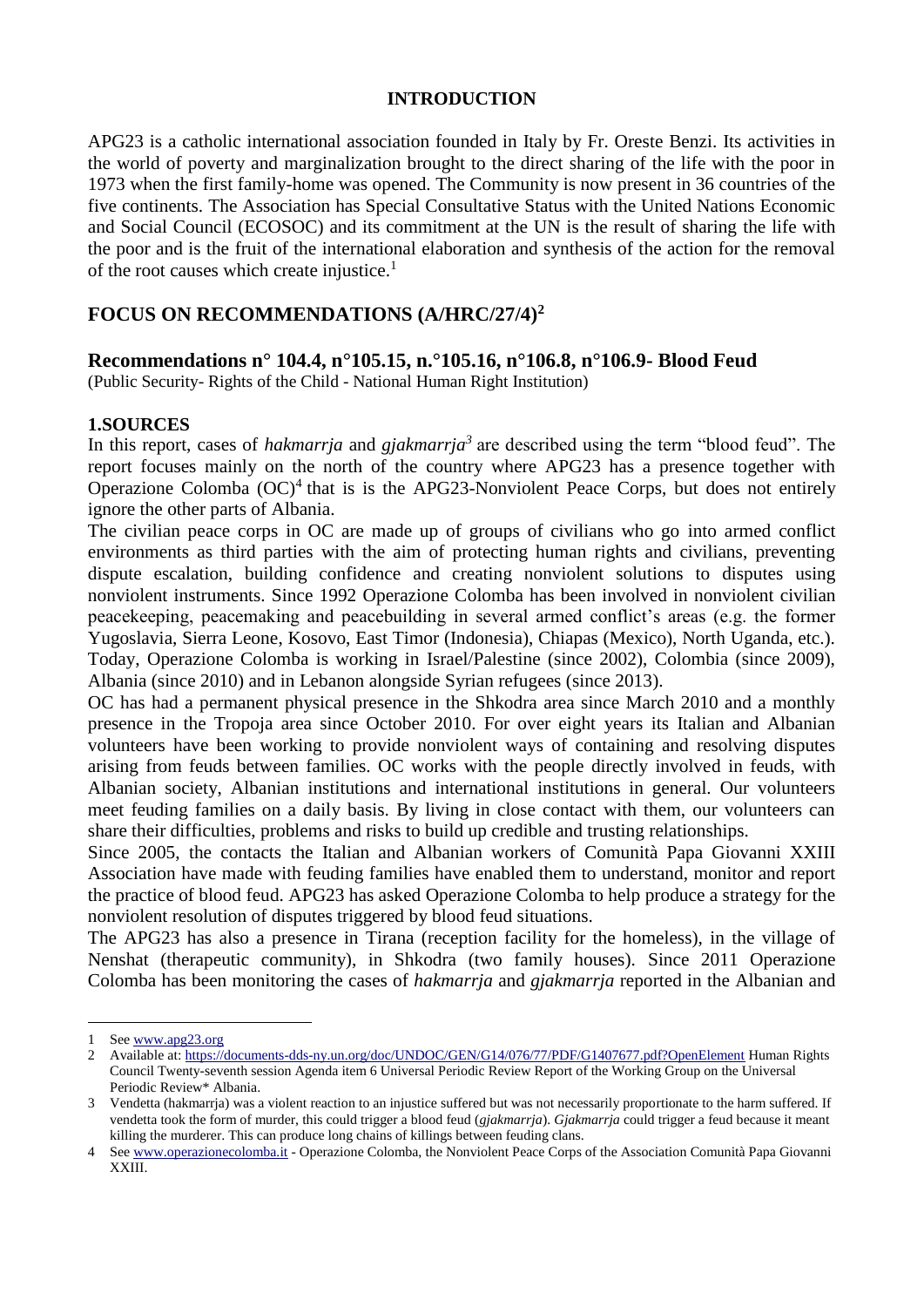international media, especially since 2013.

OC on December 2017 has published "Descriptive Document on the Phenomenon of *hakmarrja* and *gjakmarrja* to raise awarness among albanian and internationale institutions-III Edition" 5

At December 2017, the Operazione Colomba database included 550 cases of injury, attempted murder and murder caused by *hakmarrja* or *gjakmarrja*. Some articles specifically refer to blood feuds, while others have been classified as such by OC staff based on the information they contain and typical motives for blood feud. Yet other cases are still being monitored to check future developments.

Of the 550 cases in the database, 48 are believed to be caused by *gjakmarrja* and 275 by *hakmarrja*. Some blood feuds are the result of previous *hakmarrja* that has degenerated into one or more cycles of *gjakmarrja*. The other cases are being monitored for possible eruption into blood feud. Compared with Operazione Colomba's 2014 statistics, over the three years of the new period examined (January 2015 to December 2017) there have been 141 new cases of *hakmarrja* and 15 new cases of *gjakmarrja*. The database shows that most causes of *hakmarrja* and *gjakmarrja* are connected with property, previous disputes or honour. These are followed by other reasons such as: petty reasons, verbal provocation, settling of accounts, debt, work problems and fear of vendetta for an offence that causes the culprits to attack first.

The cities with the largest number of *hakmarrja* and *gjakmarrja* events are (in decreasing order): Tirana (86), Shkodra (46), Durrës (36), Vlora (17) and Lezhë (12). These are followed by: the region of Kruja/Fushë-Kruja, Fier, Tropoja and Laç, Elbasan, Berat, Pogradec, Dibër, Malësi e Madhe, Lushnjë, Saranda, Puka, Tepelenë, Kukës, Mirdita, Gjirokastër, Dukagjin and Korçë.

In addition to blood feud within Albania, we are also unfortunately seeing the export of vendetta, where some cases are continued even outside the country. According to Operazione Colomba's database, since 2013 a number of blood feud murders were committed in the following countries: 11 in Italy, 4 in Greece, 2 in Belgium, 2 in France, 2 in Germany and 2 in the Netherlands. These are followed by 1 in Kosovo, 1 in Montenegro, 1 in the UK, 1 in the Czech Republic, 1 in Sweden, 1 in Switzerland, 1 in Canada and 1 in the USA.

The age of victims varies widely between 9 and 91 but most are between 20 and 60. The vast majority of victims are men (508 cases out of 550) but the number of women is also not small (42 cases out of 550). Women are included not only for the above reasons but also because of domestic violence due to the conditions of self-confinement which often can lead their men to alcoholism.

This is a constantly growing, not decreasing, phenomenon that is generalised from many viewpoints because it concerns many places across Albania and is spreading abroad as the Albanian nationals, caught up in it, move outside the country, and it affects people of all ages and both sexes and wide periods of time up to the present day. Examination has shown that the dynamic of the phenomenon means that it is moving ever further from the original rules set out in the Kanun and is increasingly able to adapt to the needs felt in each new situation.

The data available varies considerably, depending on the source. There are three types of source: Albanian institutions; Albanian and international associations on the ground; and international organisations. Data published by any one of these sources is often used by the others. Information collected from these bodies consequently often overlaps.

Albanian institutional sources include the Advocate of the People and the Government of the Republic of Albania. Data collected by the Advocate of the People between 1990 and 2012 mentions 6000 deaths caused by gjakmarrje. Government data 1991-1995 mentions 953 murders, of

<sup>1</sup> 5 Available at: [https://www.operazionecolomba.it/docs/Report\\_ING-2017.pdf](https://www.operazionecolomba.it/docs/Report_ING-2017.pdf)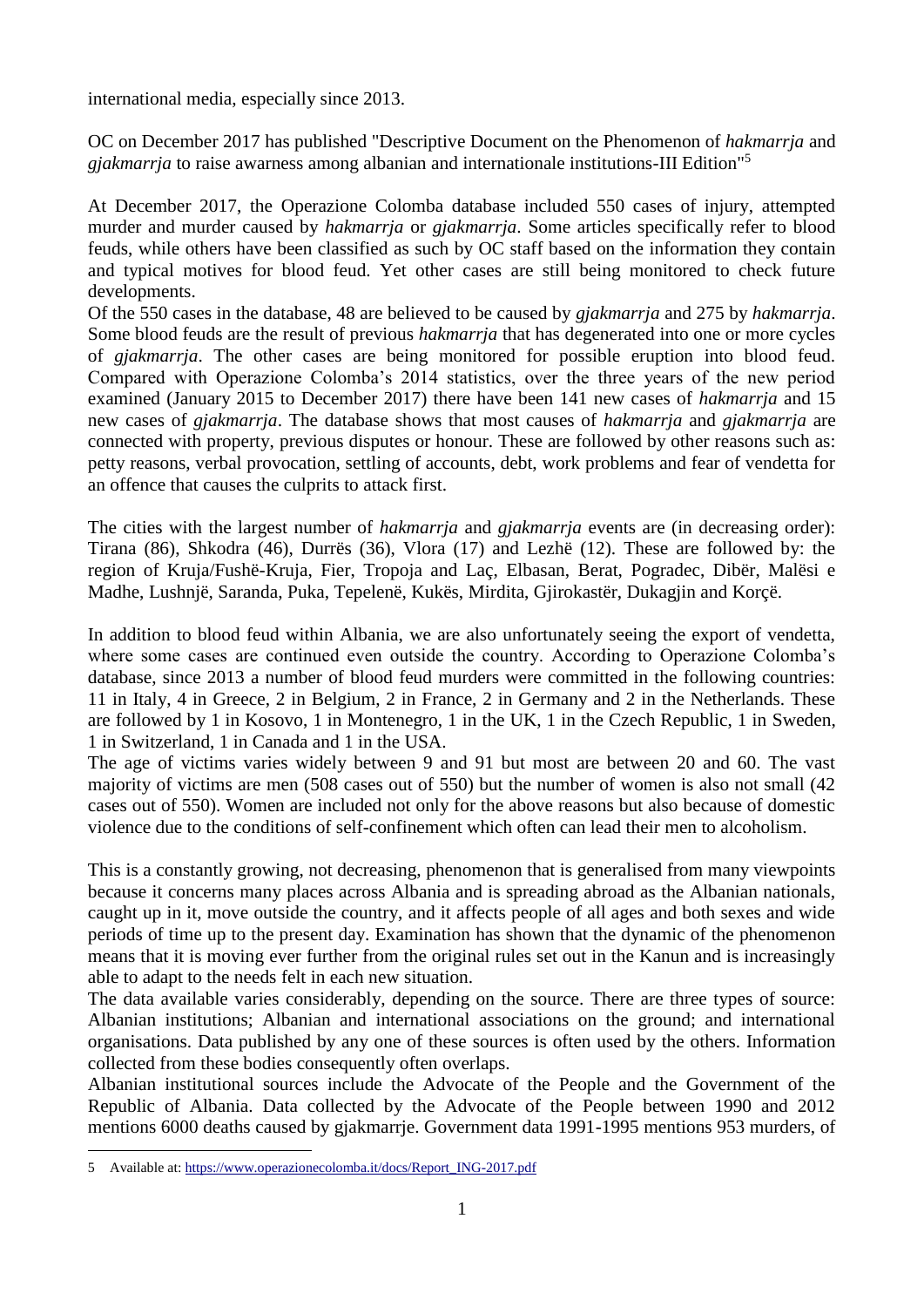which 9.5% caused by hakmarrie or gjakmarrie. In 1997 alone, the Albanian Police identified 1542 murders and 2910 families injured or involved in hakmarrje or gjakmarrje<sup>6</sup>. In 2012 the Interior Ministry issued the first official estimates of gjakmarrja. These showed 225 murders resulting from gjakmarrje over 12 years (1998 to  $2012<sup>7</sup>$ ). Interior Ministry statistics show that the 225 murders represent 7.9% of all crimes committed.

### **2. CONCERN**

Seen from the inside, vendetta is a contradiction in the neither entirely modern nor entirely traditional society of Albania today. It occurs against a background of developing civil and political awareness, where social movements to defend particular rights are still fragmentary and education in human rights is needed in primary and secondary schools.

Seen from the outside, vendetta is preventing the country from joining the European Union because it is a violation of basic human rights. One of the conditions for Albania joining the EU is the rooting out of the practice. The EU does not allow private systems of justice. Vendetta also creates public order problems, not just domestically but internationally too since a number of cases of gjakmarrje and hakmarrje have occurred outside Albania (see above §1.).

In 2014, the Shkodra Prosecutor, encouraged by the Tirana General Prosecutor, began to map the families that were victims of blood feud, focusing particularly on self-confined families. An antiblood feud plan has also apparently been approved by the Directorate General of Police<sup>8</sup>. There have also been cases of police bodies monitoring and controlling vendetta's situations to prevent their degeneration.

On 5 March 2015, the Albanian Parliament passed a "resolution to prevent blood feuds in Albania", publicly admitting that they exist and declaring that it is the State's duty to deal with and eradicate them. It also admitted that the government has not done enough to eradicate them. In the resolution, Parliament condemns the failure to implement law 9389/2005 and requests assistance from a number of State bodies: the Police, the Ministry of Education and Sport, the Ministry of Welfare and Youth, and from the public administration as a whole.

The Advocate of the People (Ombudsman), which has been given responsibility for blood feuds by Parliament, has been widely concerned in handling them. In December 2015 it published its second official report<sup>9</sup> on the phenomenon in which it recommends implementation of law 9389/2005 and the involvement of a number of Albanian institutions.

Even though law 9389/2005 has not been implemented, initial collaboration began in 2015 in Shkodra, promoted by the OSCE and the Advocate of the People and involving a number of different local government bodies and society itself. Meetings were organised in March, April and September with representatives from the Municipality, the Prefect, Social Services, the Employment Office, representatives from the Prosecutor's Office and from society in general, including OC. However, these initial meetings have not been followed up.

In November 2016, the Albanian Interior Ministry promoted a campaign to raise national awareness that might have had an indirect impact on blood feuds. Entitled *Mos gjuaj, por duaj!* (Don't Shoot, but Love!), the campaign against the illegal holding of firearms could have helped reduce the

<u>.</u>

<sup>6</sup> Albanian Police 2012 report on blood feuds.

<sup>7</sup> The source, the *Gazeta Shqiptare* newspaper for 17 october 2012, does not give figures for 2002 and 2010.

<sup>8</sup> See Mid-Term report of Albania on the implementation of the recommendations received during the second cycle of Universal

Periodic Review (UPR), March 2017, pg. 8. 9 See *Raport i veçantë "Mbi fenomenin e gjakmarrjes në Shqipëri"*, December 2015.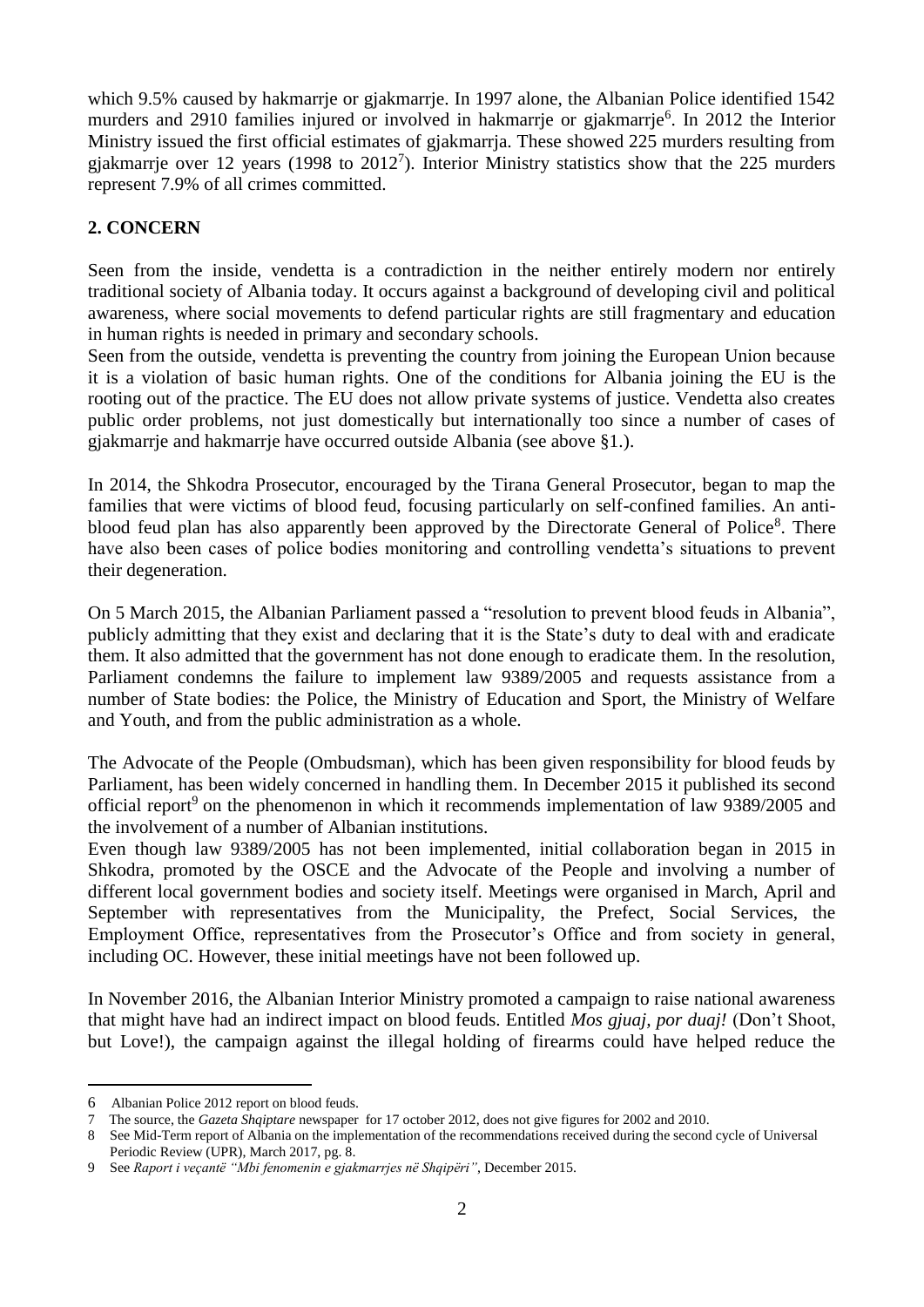number of cases in which a dispute can easily degenerate into a killing<sup>10</sup>. It is the widespread hold of firearms and even weapons of war (e.g. *kalashnikov* rifles) in the country that often leads to irreversible consequences after disputes over minor matters. The campaign's aim was to allow illegally held arms to be handed in without criminal charges up to 30 April 2017.

Unfortunately the campaign did not have the desired results and the arms handed over to the police were only a tiny proportion of those that Albanian citizens are assumed to hold. Nevertheless, on 22 May 2017 Albania announced the creation of a National Light Weapons Committee to impose greater control on the holding of weapons in the country.

With regard to the right of access to education, on 13 August 2013, the Directive No. 36 (Procedures for the education of children in self-confinement<sup>11</sup>) was issued. It legally requires local education authorities to implement education programmes for all children identified as being confined in connection with a blood feud. In September 2017 Shkodra's regional education authority sent the municipalities of Shkodra and Vau Dejes and the local police an order  $12$  to collaborate and provide information on children in self-seclusion since investigations at local schools has so far failed to identify any child in self-confinement.

With regard to the right to education, a primary school home schooling programme is available (first school cycle or *shkolla 9-vjeçare*), thus apparently ensuring access to primary education.

Concerning the direct protection of victims however, police investigations have not always produced the desired results. For example, the murder of a 70-year old man and his 17-year old granddaughter on 14 June 2012 in connection with blood feud has yet to lead to justice being done. The ensuing feud has continued with another attempted murder. If the State cannot provide justice, forms of private justice may re-emerge. Despite the many calls for light on the case by society, the persons guilty of the double murder have not yet been identified. At the same time in another case, pressure from the Advocate of the People encouraged the Prosecutor's Office to pay particular attention to the needs of the family of the victim of a murder caused by a family feud.

Legal action taken by the Albanian State to toughen penalties does not always produce tangible results when applied. The victim's family, which is not a party to the criminal proceedings, is often overlooked. The State therefore concerns itself - not always consistently - with punishing the guilty but fails to consider the victims.

Focusing on the victims in the Albanian context of family vendettas is essential to reducing the tension between the clans involved and thus avoiding continuation of the feud.

Since 2010 Operazione Colomba's relationship with Albanian institutions has become increasingly one of mutual trust and collaboration. Since the "5000 signatures for life" campaign in 2013, a number of institutions have helped collect signatures (including a number of MPs who are members of the Albanian parliament's parliamentary commissions) and - like the then President of Albania, Bujar Nishani - have praised its aims. In 2014 the Albanian institutions promoted and supported the *"Change? It's possible! A crowd moves for peace against blood feud"* Peace March launched by Operazione Colomba together with other associations to promote a culture of life, peace, forgiveness and reconciliation, and to give a higher profile, including at the international level, to the blood feud problem. The success of the campaign was reported in Albania and internationally.

In 2016 another national awareness campaign, *"Together we can build Reconciliation!"* was launched, focusing on two cities, Shkodra and Tirana, and with two aims: to remember the victims 1

<sup>10</sup> The campaign was promoted in partnership with UNDP - SEESAC South Eastern and Eastern Europe Clearinghouse for the Control of the Small Arms and Light Weapons.

<sup>11</sup> Udhëzimi no. 36 "Për procedurat për arsimin e fëmjiëve të ngujuar", 13 August 2013.

<sup>12</sup> Drejtorja Arsimore Rajonale Shkodër, Sektori i shërbimëve të Përgjithshme, Kërkesë për informacion no. 2277, 13 September 2017.